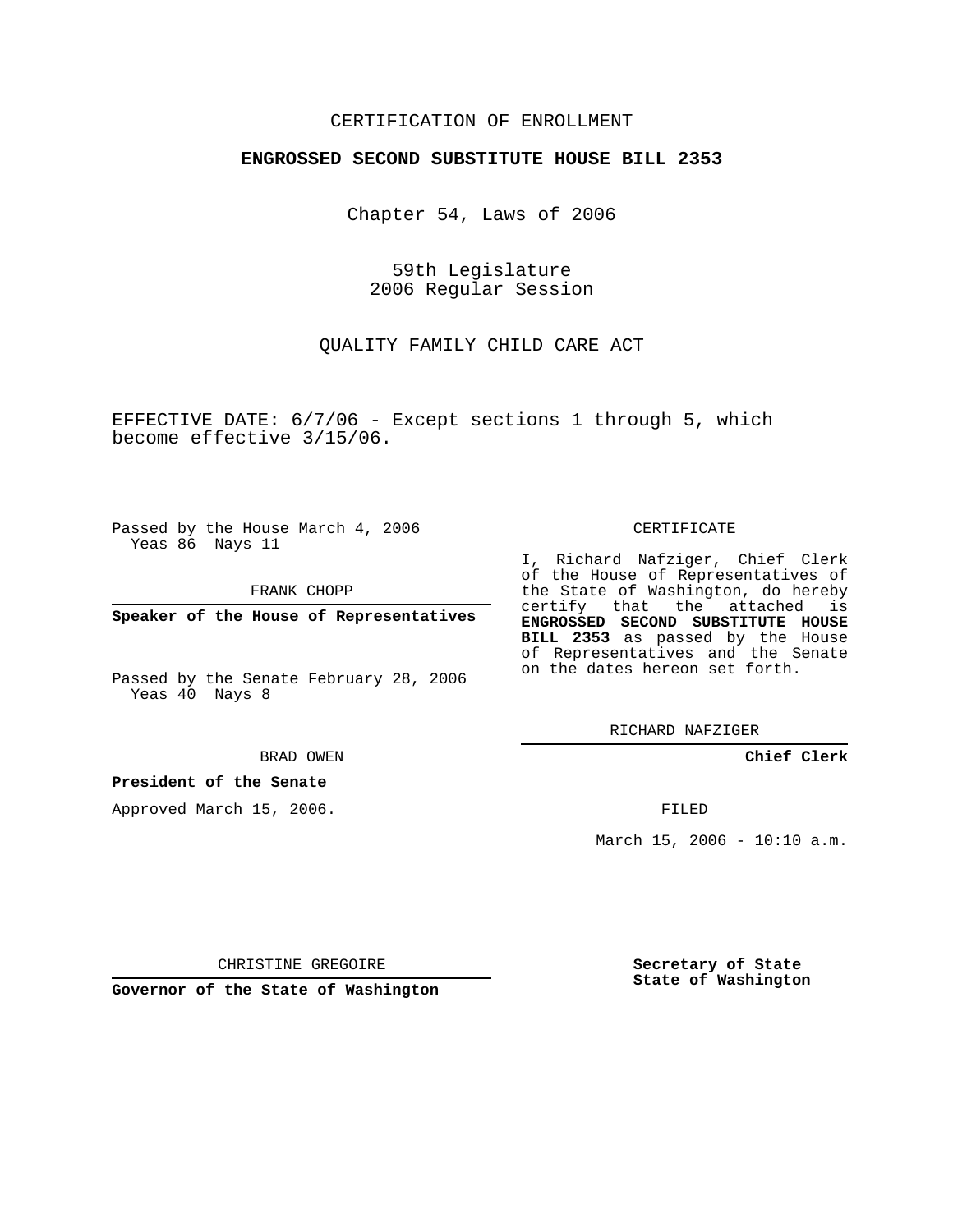# **ENGROSSED SECOND SUBSTITUTE HOUSE BILL 2353** \_\_\_\_\_\_\_\_\_\_\_\_\_\_\_\_\_\_\_\_\_\_\_\_\_\_\_\_\_\_\_\_\_\_\_\_\_\_\_\_\_\_\_\_\_

\_\_\_\_\_\_\_\_\_\_\_\_\_\_\_\_\_\_\_\_\_\_\_\_\_\_\_\_\_\_\_\_\_\_\_\_\_\_\_\_\_\_\_\_\_

### AS AMENDED BY THE SENATE

Passed Legislature - 2006 Regular Session

### **State of Washington 59th Legislature 2006 Regular Session**

**By** House Committee on Appropriations (originally sponsored by Representatives Pettigrew, Shabro, Kessler, Priest, Cox, Conway, Haler, P. Sullivan, Appleton, Walsh, Kenney, Green, Armstrong, Hasegawa, Kagi, Hunt, McCoy, Buri, Fromhold, Strow, Curtis, McDermott, Williams, Hudgins, Moeller, Sells, Lantz, Kilmer, Chase, McDonald, Morrell, Murray, Linville, Santos, Springer, Wallace, Dickerson, Roberts, Cody, B. Sullivan, Simpson, Ericks, Upthegrove, Campbell, Ormsby and O'Brien)

READ FIRST TIME 2/7/06.

 AN ACT Relating to improving access to and the stability of quality child care through providing collective bargaining and other representation rights for family child care providers and licensees; amending RCW 41.56.030, 41.56.113, 41.04.810, 43.01.047, and 74.15.030; reenacting and amending RCW 74.15.020; adding a new section to chapter 41.56 RCW; adding a new section to chapter 74.15 RCW; creating new 7 sections; and declaring an emergency.

8 BE IT ENACTED BY THE LEGISLATURE OF THE STATE OF WASHINGTON:

#### 9 **PART I - FAMILY CHILD CARE PROVIDERS**

10 NEW SECTION. **Sec. 1.** A new section is added to chapter 41.56 RCW 11 to read as follows:

 (1) In addition to the entities listed in RCW 41.56.020, this chapter applies to the governor with respect to family child care providers. Solely for the purposes of collective bargaining and as expressly limited under subsections (2) and (3) of this section, the governor is the public employer of family child care providers who, solely for the purposes of collective bargaining, are public employees.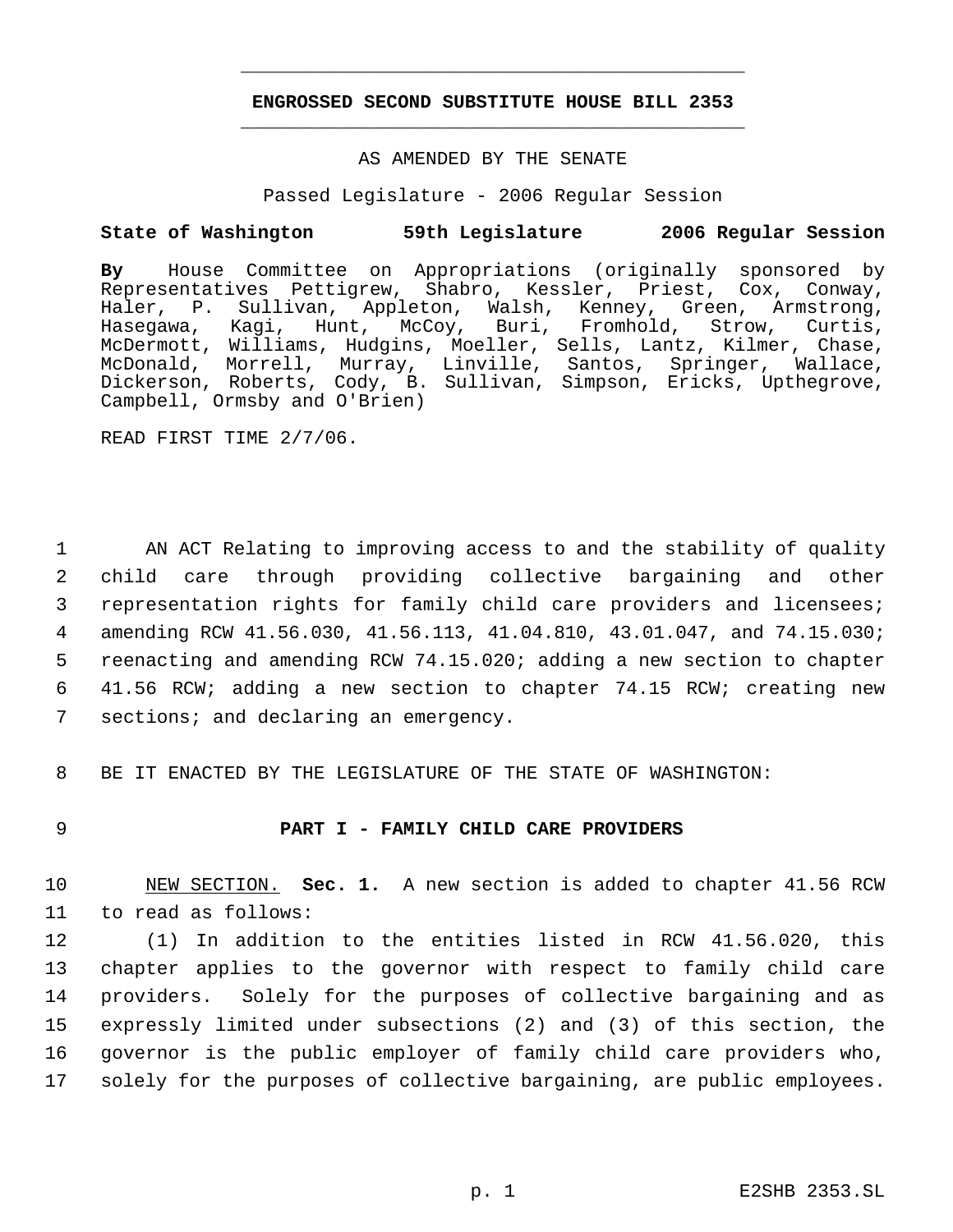The public employer shall be represented for bargaining purposes by the governor or the governor's designee appointed under chapter 41.80 RCW.

 (2) This chapter governs the collective bargaining relationship between the governor and family child care providers, except as follows:

 (a) A statewide unit of all family child care providers is the only unit appropriate for purposes of collective bargaining under RCW 41.56.060.

 (b) The exclusive bargaining representative of family child care providers in the unit specified in (a) of this subsection shall be the representative chosen in an election conducted pursuant to RCW 41.56.070, except that in the initial election conducted under this act, if more than one labor organization is on the ballot and none of the choices receives a majority of the votes cast, a run-off election shall be held.

 (c) Notwithstanding the definition of "collective bargaining" in RCW 41.56.030(4), the scope of collective bargaining for child care providers under this section shall be limited solely to: (i) Economic compensation, such as manner and rate of subsidy and reimbursement, including tiered reimbursements; (ii) health and welfare benefits; (iii) professional development and training; (iv) labor-management committees; (v) grievance procedures; and (vi) other economic matters. Retirement benefits shall not be subject to collective bargaining. By such obligation neither party shall be compelled to agree to a proposal or be required to make a concession unless otherwise provided in this chapter.

 (d) The mediation and interest arbitration provisions of RCW 41.56.430 through 41.56.470 and 41.56.480 apply, except that:

 (i) With respect to commencement of negotiations between the governor and the exclusive bargaining representative of family child care providers, negotiations shall be commenced initially upon certification of an exclusive bargaining representative under (a) of this subsection and, thereafter, by February 1st of any even-numbered year;

 (ii) In addition to the factors to be taken into consideration by an interest arbitration panel under RCW 41.56.465, the panel shall consider the financial ability of the state to pay for the compensation and benefit provisions of a collective bargaining agreement; and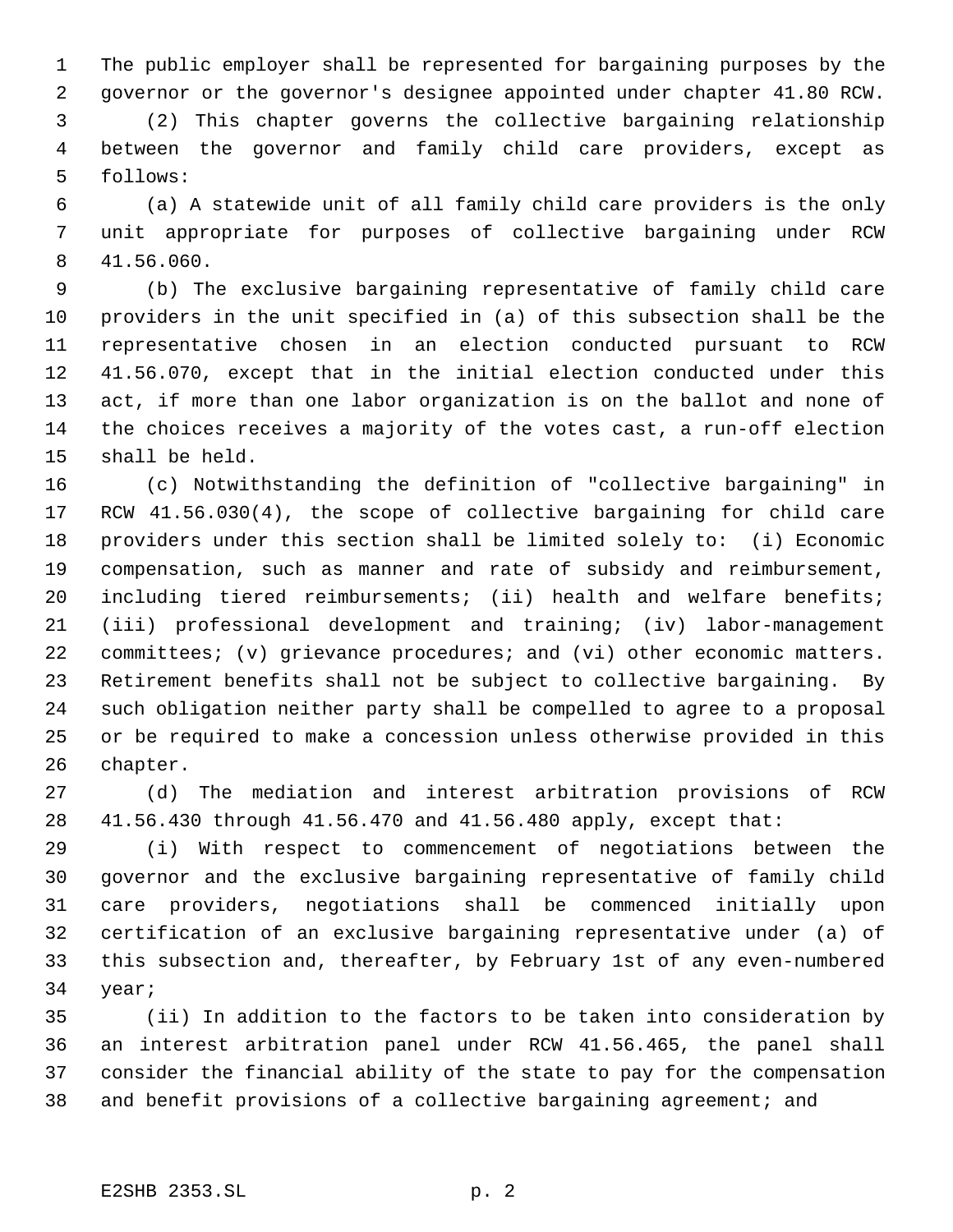(iii) The decision of the arbitration panel is not binding on the legislature and, if the legislature does not approve the request for funds necessary to implement the compensation and benefit provisions of the arbitrated collective bargaining agreement, is not binding on the state.

(e) Family child care providers do not have the right to strike.

 (3) Family child care providers who are public employees solely for the purposes of collective bargaining under subsection (1) of this section are not, for that reason, employees of the state for any purpose. This section applies only to the governance of the collective bargaining relationship between the employer and family child care providers as provided in subsections (1) and (2) of this section.

(4) This section does not create or modify:

 (a) The parents' or legal guardians' right to choose and terminate the services of any family child care provider that provides care for their child or children;

 (b) The secretary of the department of social and health services' right to adopt requirements under RCW 74.15.030, except for requirements related to grievance procedures and collective negotiations on personnel matters as specified in subsection (2)(c) of this section;

 (c) Chapter 26.44 RCW, RCW 43.43.832, 43.20A.205, and 74.15.130; and

 (d) The legislature's right to make programmatic modifications to the delivery of state services through child care subsidy programs, including standards of eligibility of parents, legal guardians, and family child care providers participating in child care subsidy programs, and the nature of services provided. The governor shall not enter into, extend, or renew any agreement under this section that does not expressly reserve the legislative rights described in this subsection (4)(d).

 (5) Upon meeting the requirements of subsection (6) of this section, the governor must submit, as a part of the proposed biennial or supplemental operating budget submitted to the legislature under RCW 43.88.030, a request for funds necessary to implement the compensation and benefit provisions of a collective bargaining agreement entered into under this section or for legislation necessary to implement such agreement.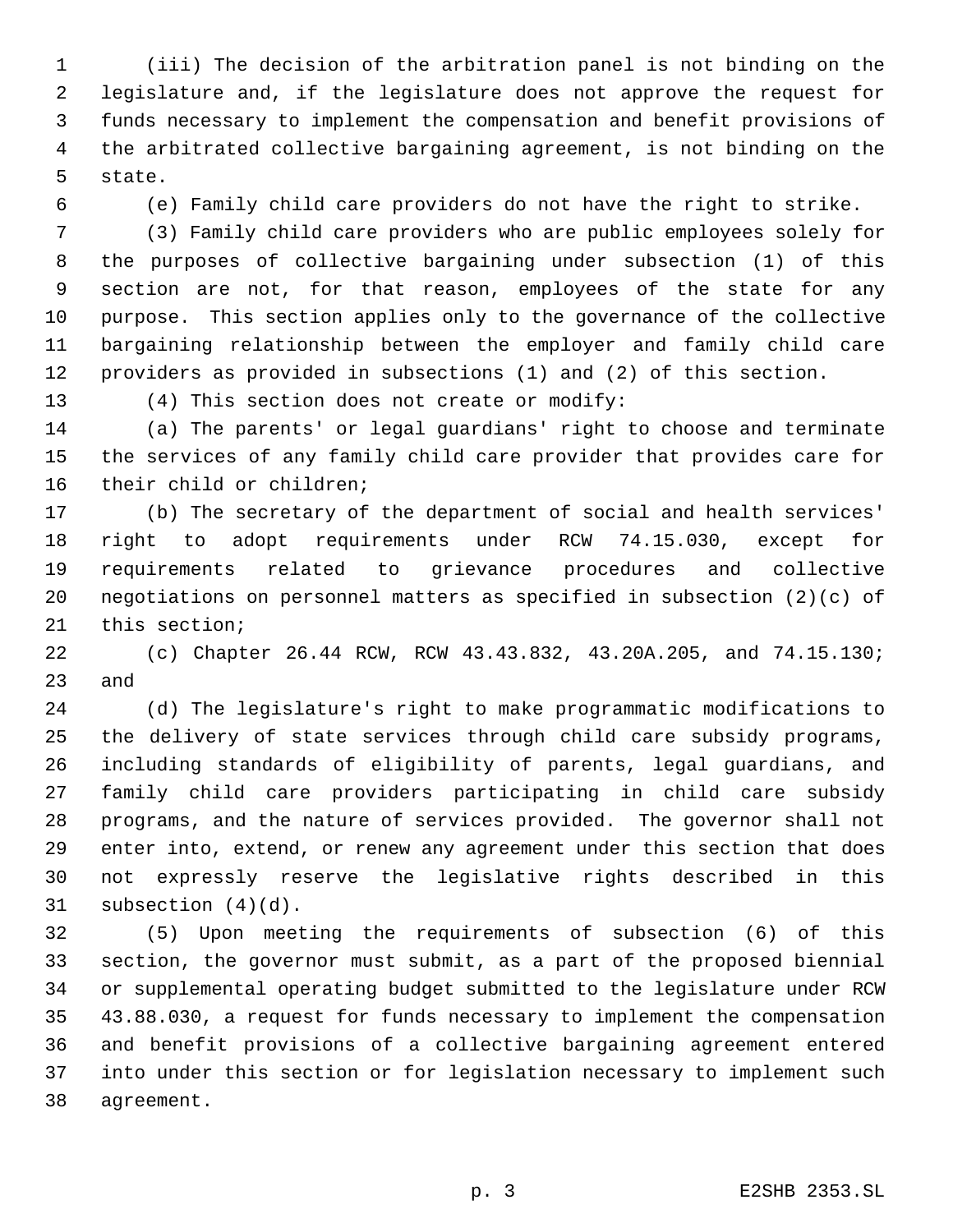(6) A request for funds necessary to implement the compensation and benefit provisions of a collective bargaining agreement entered into under this section shall not be submitted by the governor to the legislature unless such request has been:

 (a) Submitted to the director of financial management by October 1st before the legislative session at which the request is to be considered, except that, for initial negotiations under this section, the request must be submitted by November 15, 2006; and

 (b) Certified by the director of financial management as being feasible financially for the state or reflects the binding decision of an arbitration panel reached under this section.

 (7) The legislature must approve or reject the submission of the request for funds as a whole. If the legislature rejects or fails to act on the submission, any such agreement will be reopened solely for the purpose of renegotiating the funds necessary to implement the agreement.

 (8) The governor shall periodically consult with the joint committee on employment relations established by RCW 41.80.010 regarding appropriations necessary to implement the compensation and benefit provisions of any collective bargaining agreement and, upon completion of negotiations, advise the committee on the elements of the agreement and on any legislation necessary to implement such agreement.

 (9) After the expiration date of any collective bargaining agreement entered into under this section, all of the terms and conditions specified in any such agreement remain in effect until the effective date of a subsequent agreement, not to exceed one year from the expiration date stated in the agreement, except as provided in subsection (4)(d) of this section.

 (10) If, after the compensation and benefit provisions of an agreement are approved by the legislature, a significant revenue shortfall occurs resulting in reduced appropriations, as declared by proclamation of the governor or by resolution of the legislature, both parties shall immediately enter into collective bargaining for a mutually agreed upon modification of the agreement.

 (11) In enacting this section, the legislature intends to provide state action immunity under federal and state antitrust laws for the joint activities of family child care providers and their exclusive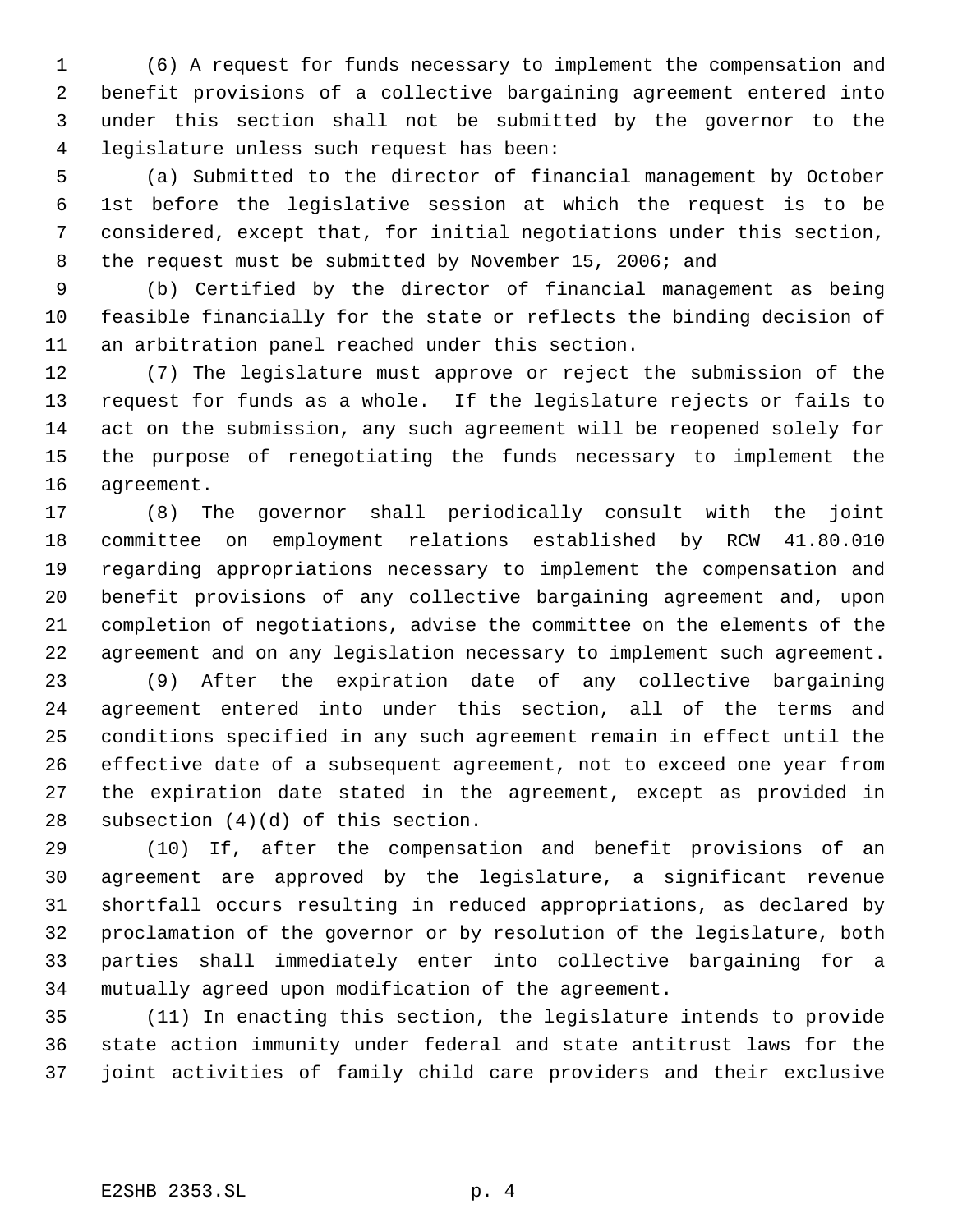bargaining representative to the extent such activities are authorized

by this chapter.

 **Sec. 2.** RCW 41.56.030 and 2004 c 3 s 6 are each amended to read as follows:

As used in this chapter:

 (1) "Public employer" means any officer, board, commission, council, or other person or body acting on behalf of any public body governed by this chapter, or any subdivision of such public body. For the purposes of this section, the public employer of district court or superior court employees for wage-related matters is the respective county legislative authority, or person or body acting on behalf of the legislative authority, and the public employer for nonwage-related matters is the judge or judge's designee of the respective district court or superior court.

 (2) "Public employee" means any employee of a public employer except any person (a) elected by popular vote, or (b) appointed to office pursuant to statute, ordinance or resolution for a specified term of office as a member of a multimember board, commission, or committee, whether appointed by the executive head or body of the public employer, or (c) whose duties as deputy, administrative assistant or secretary necessarily imply a confidential relationship to (i) the executive head or body of the applicable bargaining unit, or (ii) any person elected by popular vote, or (iii) any person appointed to office pursuant to statute, ordinance or resolution for a specified term of office as a member of a multimember board, commission, or committee, whether appointed by the executive head or body of the public employer, or (d) who is a court commissioner or a court magistrate of superior court, district court, or a department of a district court organized under chapter 3.46 RCW, or (e) who is a personal assistant to a district court judge, superior court judge, or 31 court commissioner( $(-, or (f)$  excluded from a bargaining unit under RCW  $41.56.201(2)(a))$ . For the purpose of (e) of this subsection, no more than one assistant for each judge or commissioner may be excluded from a bargaining unit.

 (3) "Bargaining representative" means any lawful organization which has as one of its primary purposes the representation of employees in their employment relations with employers.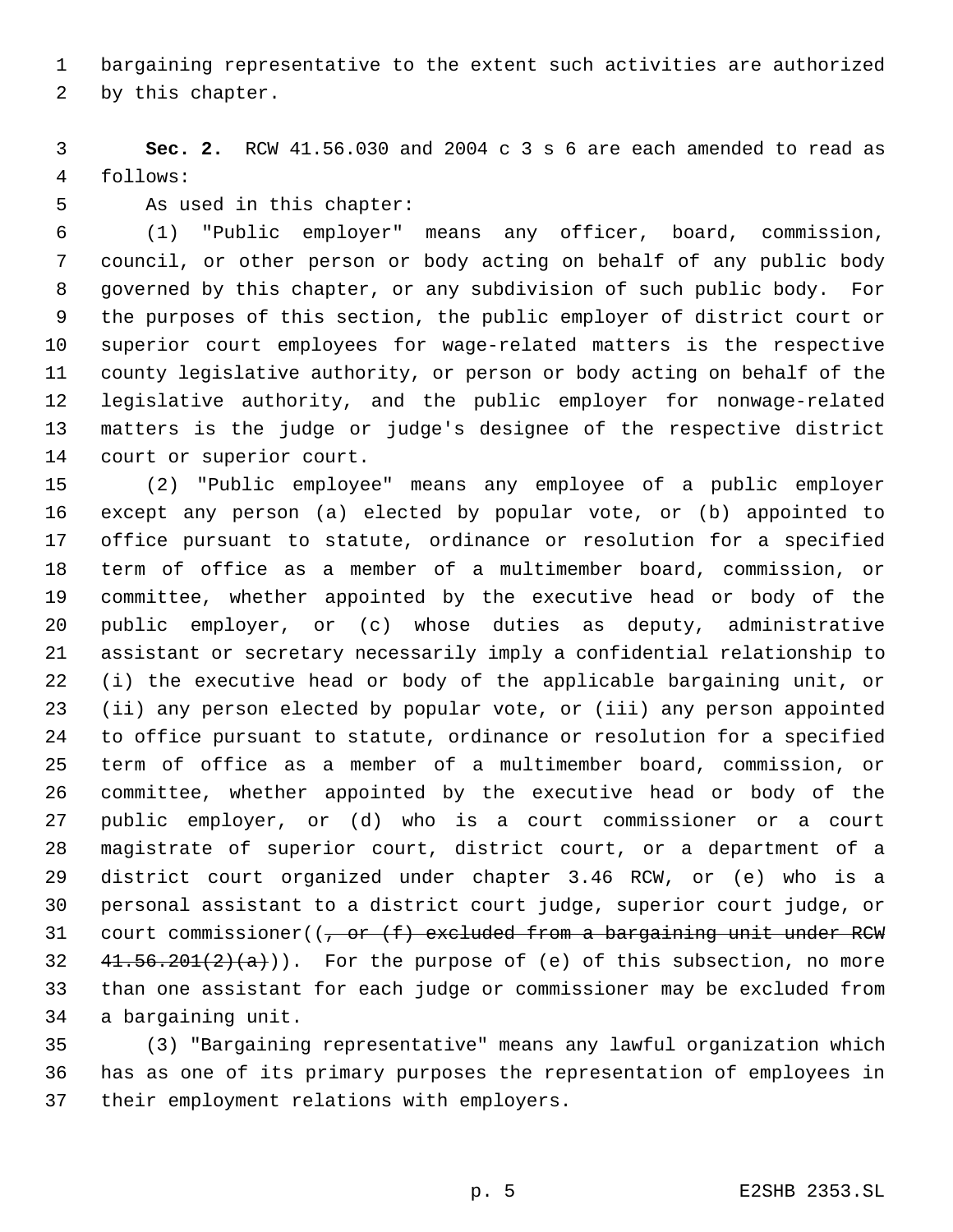(4) "Collective bargaining" means the performance of the mutual obligations of the public employer and the exclusive bargaining representative to meet at reasonable times, to confer and negotiate in good faith, and to execute a written agreement with respect to grievance procedures and collective negotiations on personnel matters, including wages, hours and working conditions, which may be peculiar to an appropriate bargaining unit of such public employer, except that by such obligation neither party shall be compelled to agree to a proposal or be required to make a concession unless otherwise provided in this chapter.

(5) "Commission" means the public employment relations commission.

 (6) "Executive director" means the executive director of the commission.

 (7) "Uniformed personnel" means: (a) Law enforcement officers as defined in RCW 41.26.030 employed by the governing body of any city or town with a population of two thousand five hundred or more and law enforcement officers employed by the governing body of any county with a population of ten thousand or more; (b) correctional employees who are uniformed and nonuniformed, commissioned and noncommissioned security personnel employed in a jail as defined in RCW 70.48.020(5), by a county with a population of seventy thousand or more, and who are trained for and charged with the responsibility of controlling and maintaining custody of inmates in the jail and safeguarding inmates from other inmates; (c) general authority Washington peace officers as defined in RCW 10.93.020 employed by a port district in a county with a population of one million or more; (d) security forces established under RCW 43.52.520; (e) fire fighters as that term is defined in RCW 41.26.030; (f) employees of a port district in a county with a population of one million or more whose duties include crash fire rescue or other fire fighting duties; (g) employees of fire departments of public employers who dispatch exclusively either fire or emergency medical services, or both; or (h) employees in the several classes of advanced life support technicians, as defined in RCW 18.71.200, who are employed by a public employer.

 (8) "Institution of higher education" means the University of Washington, Washington State University, Central Washington University, Eastern Washington University, Western Washington University, The Evergreen State College, and the various state community colleges.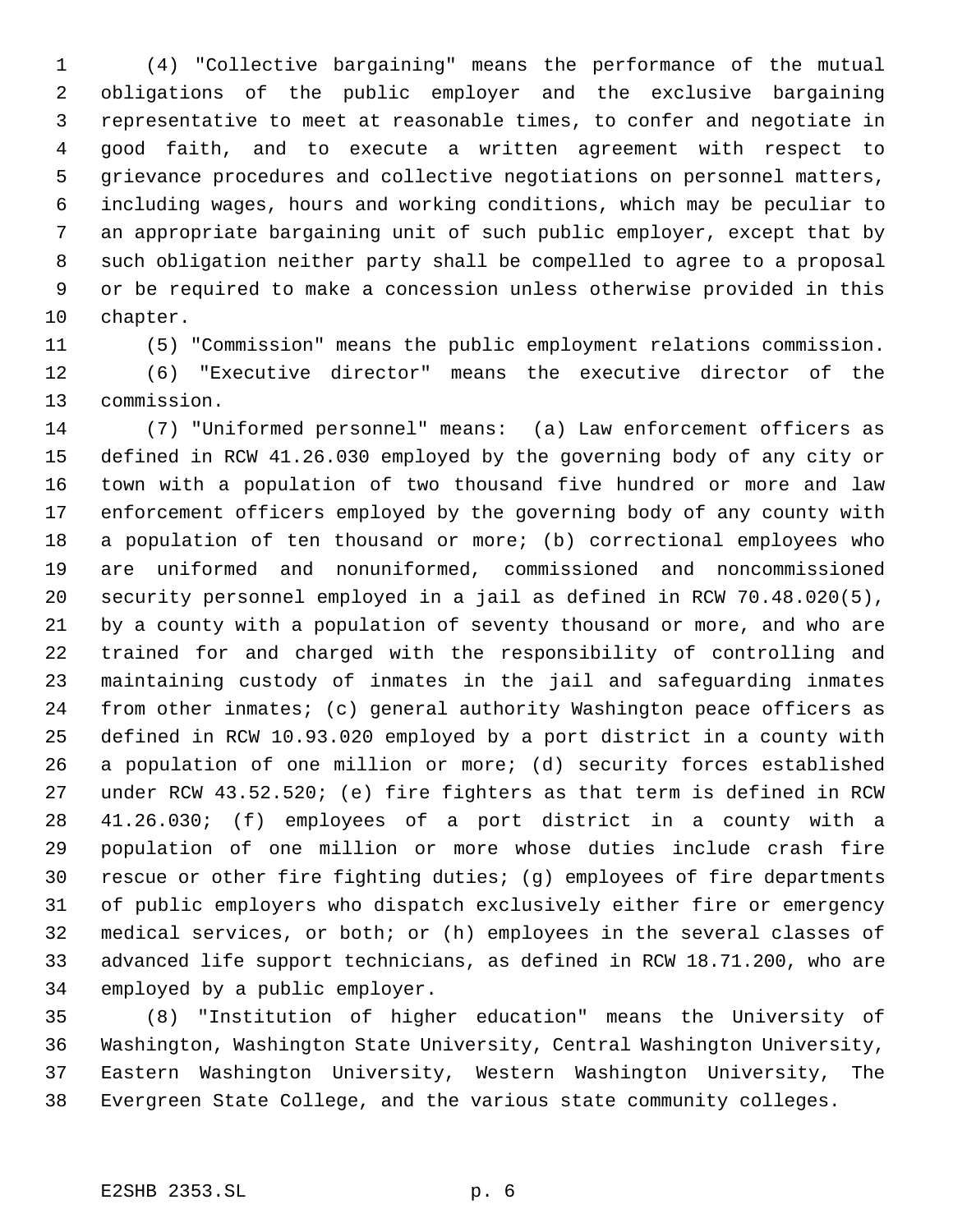(9) "Home care quality authority" means the authority under chapter 74.39A RCW.

 (10) "Individual provider" means an individual provider as defined in RCW 74.39A.240(4) who, solely for the purposes of collective bargaining, is a public employee as provided in RCW 74.39A.270.

 (11) "Child care subsidy" means a payment from the state through a child care subsidy program established pursuant to RCW 74.12.340 or 74.08A.340, 45 C.F.R. Sec. 98.1 through 98.17, or any successor program.

 (12) "Family child care provider" means a person who: (a) Provides regularly scheduled care for a child or children in the home of the 12 provider or in the home of the child or children for periods of less 13 than twenty-four hours or, if necessary due to the nature of the 14 parent's work, for periods equal to or greater than twenty-four hours; (b) receives child care subsidies; and (c) is either licensed by the state under RCW 74.15.030 or is exempt from licensing under chapter 74.15 RCW.

 **Sec. 3.** RCW 41.56.113 and 2004 c 3 s 7 are each amended to read as follows:

 (1) Upon the written authorization of an individual provider or a 21 family child care provider within the bargaining unit and after the certification or recognition of the bargaining unit's exclusive bargaining representative, the state as payor, but not as the employer, shall, subject to subsection (3) of this section, deduct from the 25 payments to an individual provider or a family child care provider the monthly amount of dues as certified by the secretary of the exclusive bargaining representative and shall transmit the same to the treasurer of the exclusive bargaining representative.

 (2) If the governor and the exclusive bargaining representative of a bargaining unit of individual providers or family child care 31 providers enter into a collective bargaining agreement that:

 (a) Includes a union security provision authorized in RCW 41.56.122, the state as payor, but not as the employer, shall, subject to subsection (3) of this section, enforce the agreement by deducting from the payments to bargaining unit members the dues required for membership in the exclusive bargaining representative, or, for nonmembers thereof, a fee equivalent to the dues; or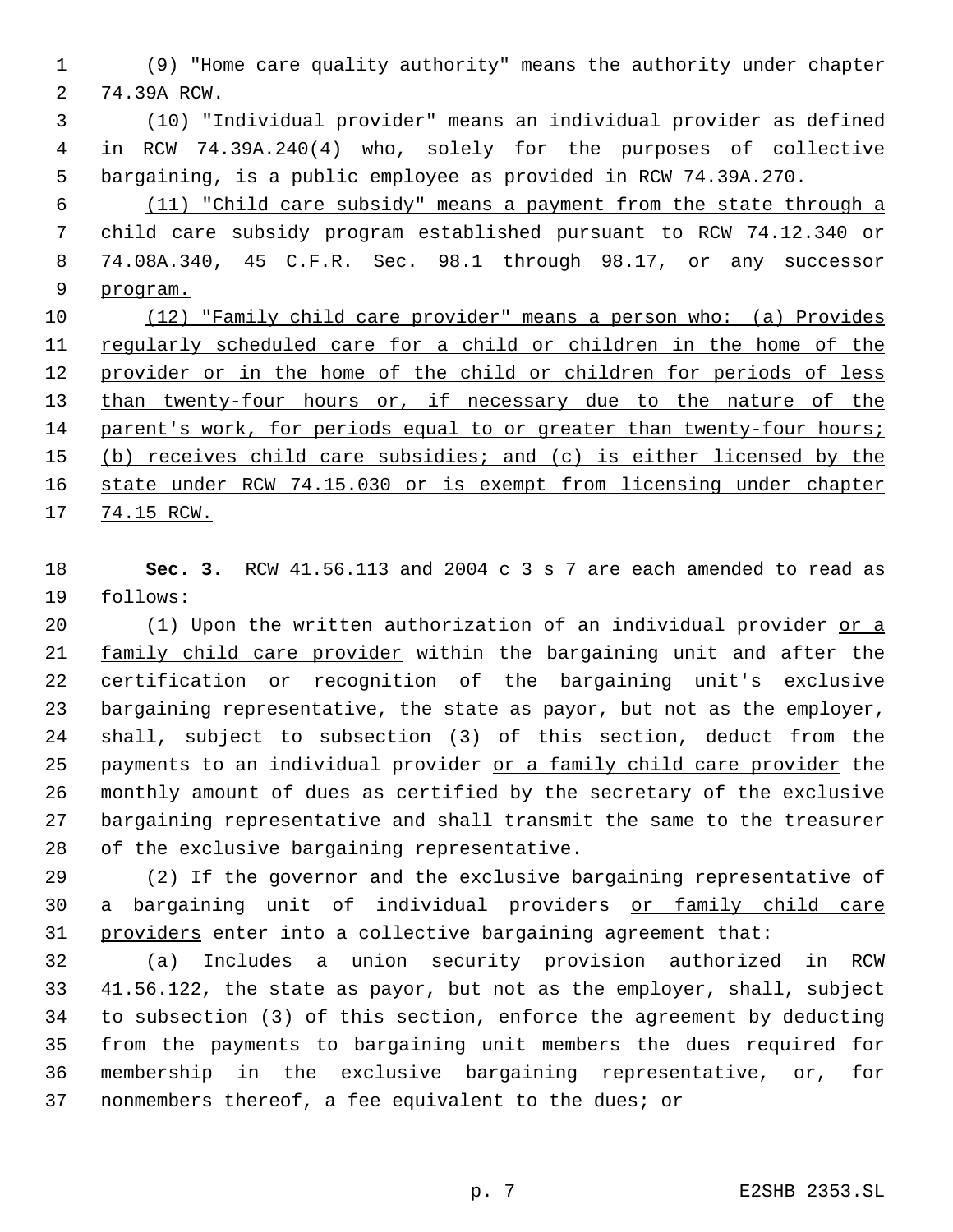(b) Includes requirements for deductions of payments other than the deduction under (a) of this subsection, the state, as payor, but not as the employer, shall, subject to subsection (3) of this section, make such deductions upon written authorization of the individual provider or the family child care provider.

 (3)(a) The initial additional costs to the state in making 7 deductions from the payments to individual providers or family child 8 care providers under this section shall be negotiated, agreed upon in advance, and reimbursed to the state by the exclusive bargaining representative.

 (b) The allocation of ongoing additional costs to the state in 12 making deductions from the payments to individual providers or family 13 child care providers under this section shall be an appropriate subject of collective bargaining between the exclusive bargaining representative and the governor unless prohibited by another statute. If no collective bargaining agreement containing a provision allocating the ongoing additional cost is entered into between the exclusive bargaining representative and the governor, or if the legislature does not approve funding for the collective bargaining agreement as provided in RCW 74.39A.300 or section 1 of this act, as applicable, the ongoing additional costs to the state in making deductions from the payments to 22 individual providers or family child care providers under this section shall be negotiated, agreed upon in advance, and reimbursed to the state by the exclusive bargaining representative.

 (4) The governor and the exclusive bargaining representative of a bargaining unit of family child care providers may not enter into a collective bargaining agreement that contains a union security provision unless the agreement contains a process, to be administered by the exclusive bargaining representative of a bargaining unit of family child care providers, for hardship dispensation for license- exempt family child care providers who are also temporary assistance for needy families recipients or WorkFirst participants.

 **Sec. 4.** RCW 41.04.810 and 2004 c 3 s 3 are each amended to read as follows: Individual providers, as defined in RCW 74.39A.240, and family

36 child care providers, as defined in RCW 41.56.030, are not employees of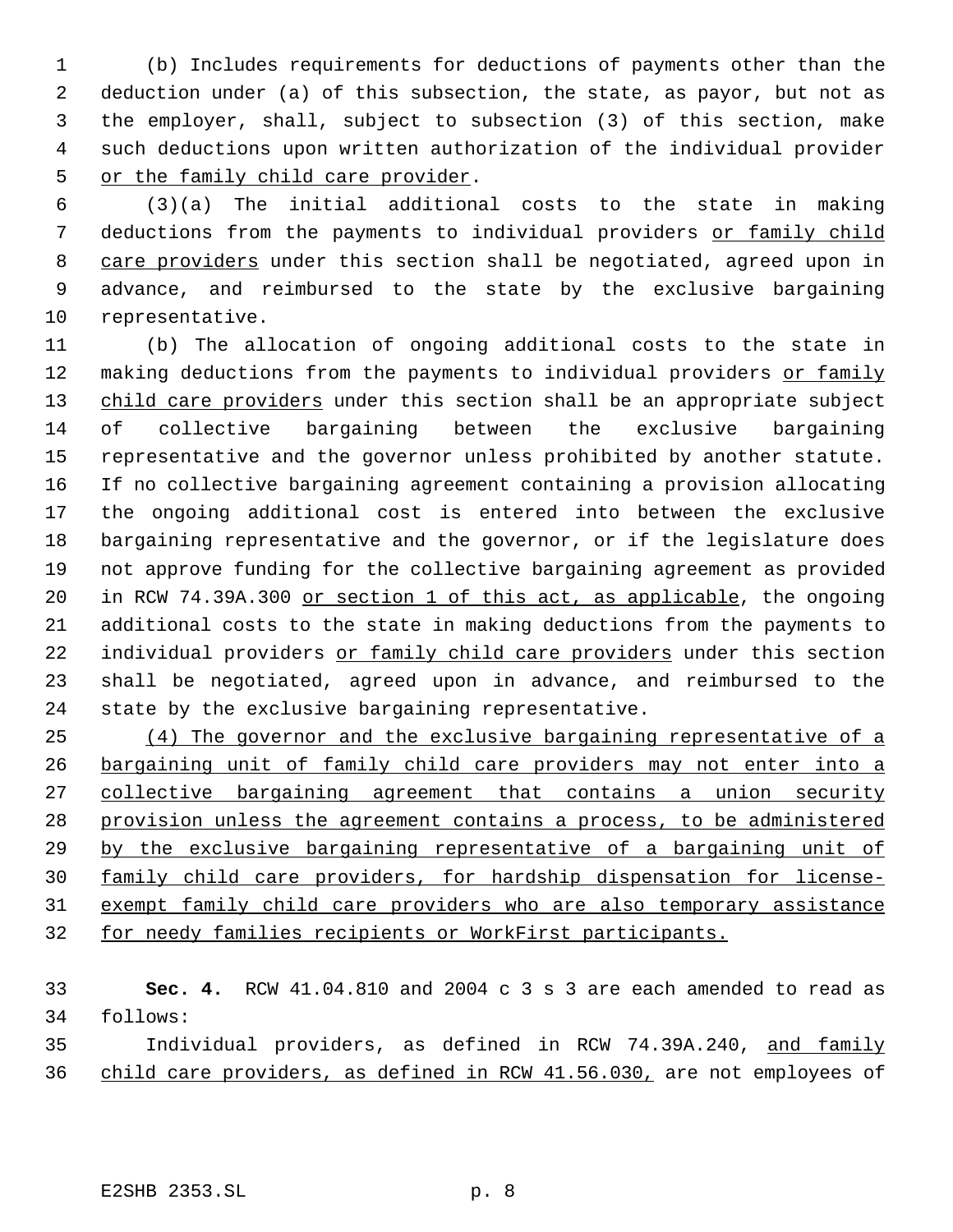the state or any of its political subdivisions and are specifically and entirely excluded from all provisions of this title, except as provided in RCW 74.39A.270 and section 1 of this act.

 **Sec. 5.** RCW 43.01.047 and 2004 c 3 s 4 are each amended to read as follows:

 RCW 43.01.040 through 43.01.044 do not apply to individual providers under RCW 74.39A.220 through 74.39A.300 or to family child 8 care providers under section 1 of this act.

## **PART II - FAMILY CHILD CARE LICENSEES**

 NEW SECTION. **Sec. 6.** A new section is added to chapter 74.15 RCW to read as follows:

 (1) Solely for the purposes of negotiated rule making pursuant to RCW 34.05.310(2)(a) and 74.15.030, a statewide unit of all family child care licensees is appropriate. As of the effective date of this act, the exclusive representative of family child care licensees in the statewide unit shall be the representative selected as the majority representative in the election held under the directive of the governor to the secretary of the department of social and health services, dated September 16, 2005. If family child care licensees seek to select a different representative thereafter, the family child care licensees may request that the American arbitration association conduct an election and certify the results of the election.

 (2) In enacting this section, the legislature intends to provide state action immunity under federal and state antitrust laws for the joint activities of family child care licensees and their exclusive representative to the extent such activities are authorized by this chapter.

 **Sec. 7.** RCW 74.15.020 and 2001 c 230 s 1, 2001 c 144 s 1, and 2001 c 137 s 3 are each reenacted and amended to read as follows:

30 For the purpose of this chapter  $((74.15 \text{ RCW}))$  and RCW 74.13.031, and unless otherwise clearly indicated by the context thereof, the following terms shall mean:

 (1) "Agency" means any person, firm, partnership, association, corporation, or facility which receives children, expectant mothers, or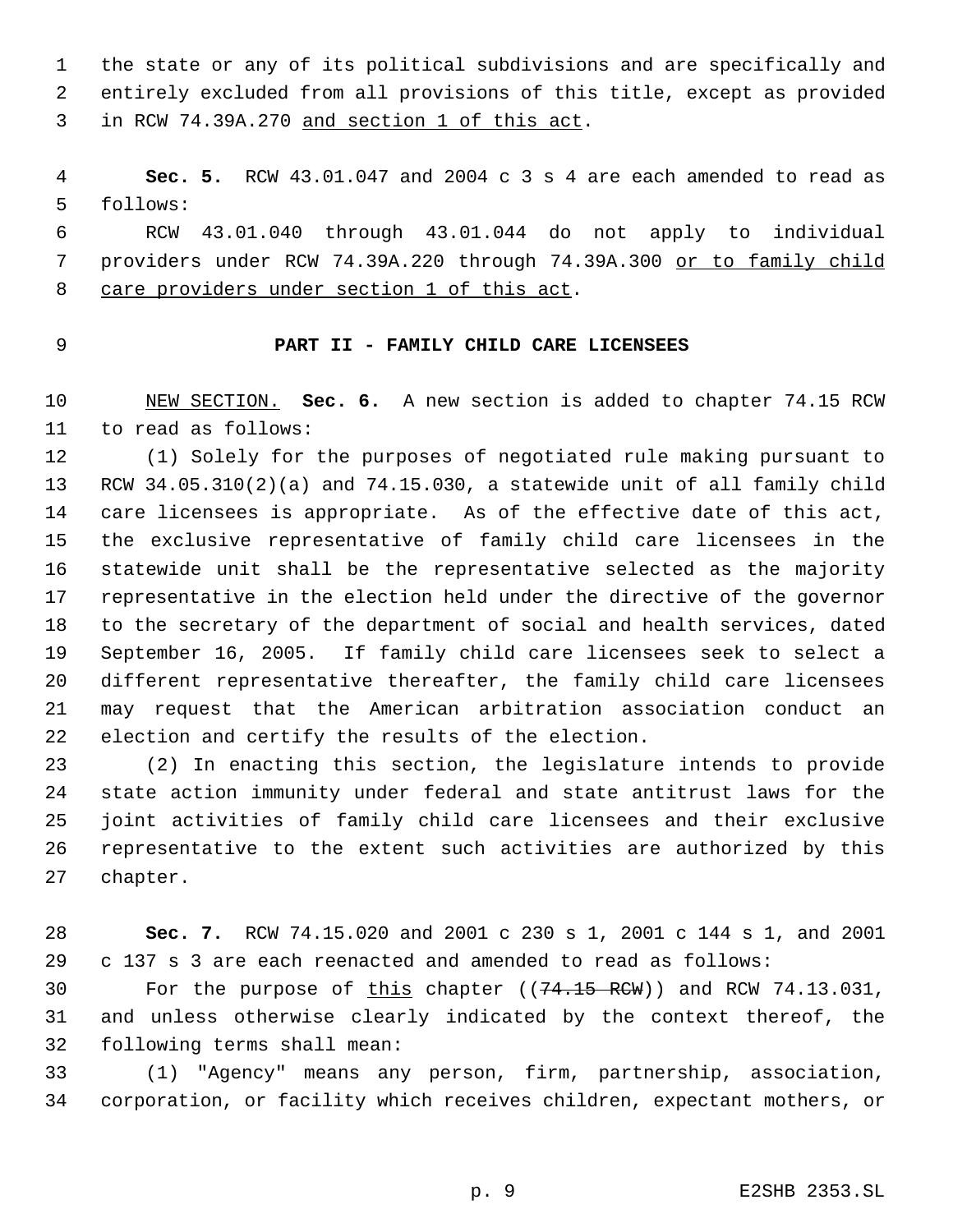persons with developmental disabilities for control, care, or maintenance outside their own homes, or which places, arranges the placement of, or assists in the placement of children, expectant mothers, or persons with developmental disabilities for foster care or placement of children for adoption, and shall include the following irrespective of whether there is compensation to the agency or to the children, expectant mothers or persons with developmental disabilities for services rendered:

 (a) "Child day-care center" means an agency which regularly provides care for a group of children for periods of less than twenty-four hours;

 (b) "Child-placing agency" means an agency which places a child or children for temporary care, continued care, or for adoption;

 (c) "Community facility" means a group care facility operated for the care of juveniles committed to the department under RCW 13.40.185. A county detention facility that houses juveniles committed to the department under RCW 13.40.185 pursuant to a contract with the 18 department is not a community facility;

 (d) "Crisis residential center" means an agency which is a temporary protective residential facility operated to perform the duties specified in chapter 13.32A RCW, in the manner provided in RCW 74.13.032 through 74.13.036;

 (e) "Emergency respite center" is an agency that may be commonly known as a crisis nursery, that provides emergency and crisis care for up to seventy-two hours to children who have been admitted by their parents or guardians to prevent abuse or neglect. Emergency respite centers may operate for up to twenty-four hours a day, and for up to seven days a week. Emergency respite centers may provide care for children ages birth through seventeen, and for persons eighteen through twenty with developmental disabilities who are admitted with a sibling or siblings through age seventeen. Emergency respite centers may not substitute for crisis residential centers or HOPE centers, or any other services defined under this section, and may not substitute for services which are required under chapter 13.32A or 13.34 RCW;

 (f) "Family day-care provider" means a child day-care provider who regularly provides child day care for not more than twelve children in the provider's home in the family living quarters;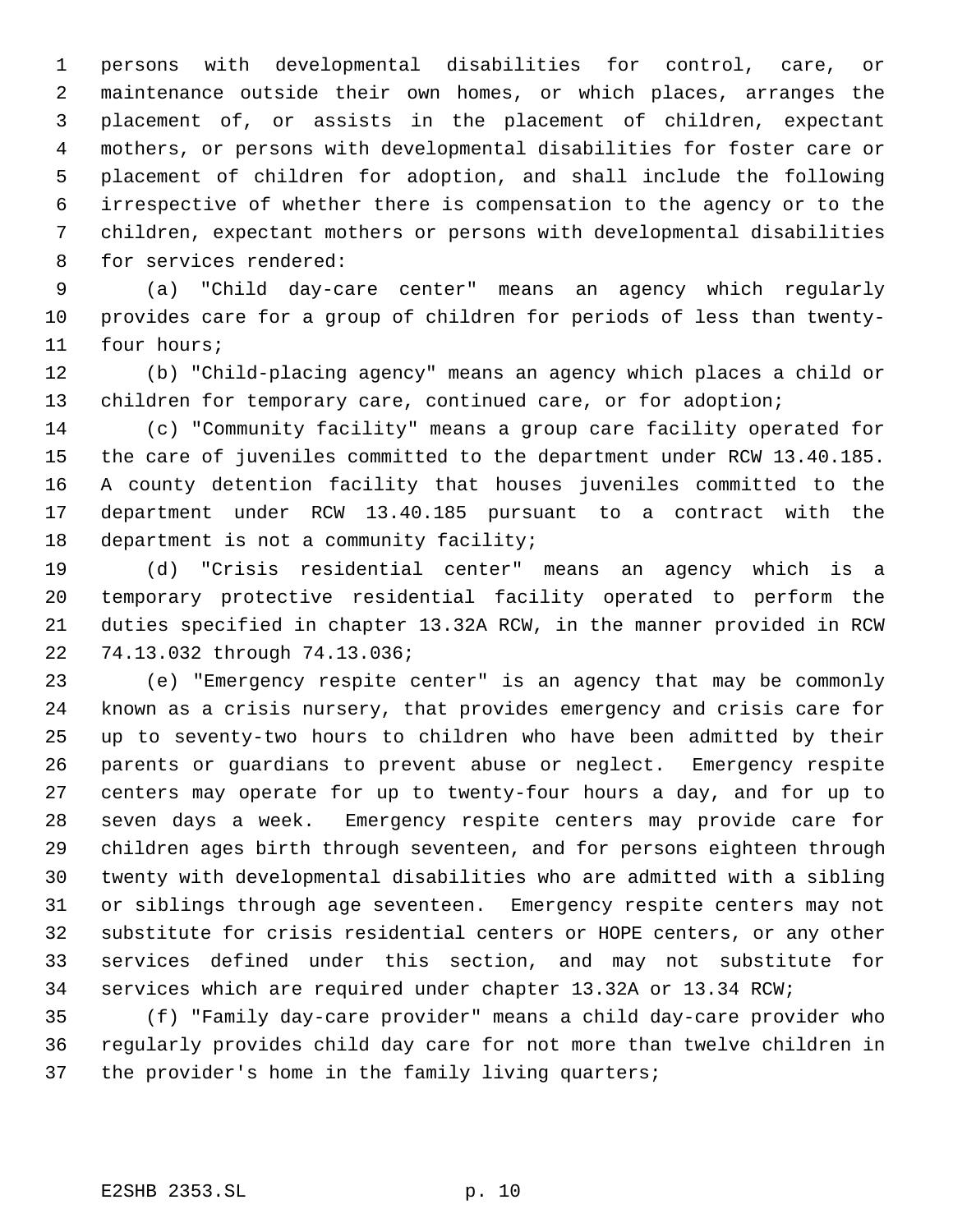(g) "Foster-family home" means an agency which regularly provides care on a twenty-four hour basis to one or more children, expectant mothers, or persons with developmental disabilities in the family abode of the person or persons under whose direct care and supervision the child, expectant mother, or person with a developmental disability is placed;

 (h) "Group-care facility" means an agency, other than a foster- family home, which is maintained and operated for the care of a group 9 of children on a twenty-four hour basis;

 (i) "HOPE center" means an agency licensed by the secretary to provide temporary residential placement and other services to street youth. A street youth may remain in a HOPE center for thirty days while services are arranged and permanent placement is coordinated. No street youth may stay longer than thirty days unless approved by the department and any additional days approved by the department must be based on the unavailability of a long-term placement option. A street youth whose parent wants him or her returned to home may remain in a HOPE center until his or her parent arranges return of the youth, not longer. All other street youth must have court approval under chapter 13.34 or 13.32A RCW to remain in a HOPE center up to thirty days;

 (j) "Maternity service" means an agency which provides or arranges for care or services to expectant mothers, before or during confinement, or which provides care as needed to mothers and their infants after confinement;

 (k) "Responsible living skills program" means an agency licensed by the secretary that provides residential and transitional living services to persons ages sixteen to eighteen who are dependent under chapter 13.34 RCW and who have been unable to live in his or her legally authorized residence and, as a result, the minor lived outdoors or in another unsafe location not intended for occupancy by the minor. Dependent minors ages fourteen and fifteen may be eligible if no other placement alternative is available and the department approves the placement;

 (l) "Service provider" means the entity that operates a community facility.

(2) "Agency" shall not include the following:

 (a) Persons related to the child, expectant mother, or person with developmental disability in the following ways: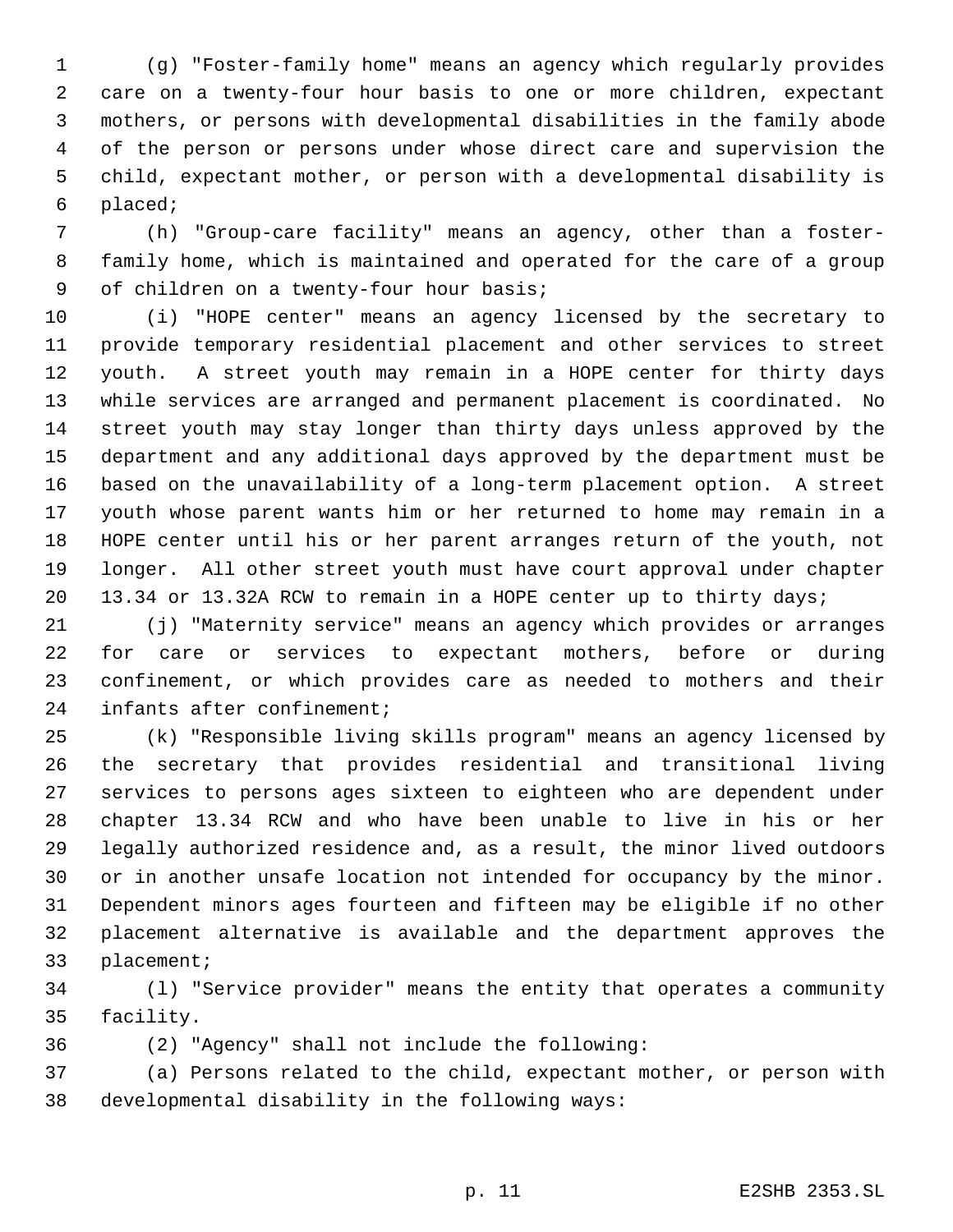(i) Any blood relative, including those of half-blood, and including first cousins, nephews or nieces, and persons of preceding generations as denoted by prefixes of grand, great, or great-great;

(ii) Stepfather, stepmother, stepbrother, and stepsister;

 (iii) A person who legally adopts a child or the child's parent as well as the natural and other legally adopted children of such persons, and other relatives of the adoptive parents in accordance with state law;

 (iv) Spouses of any persons named in (i), (ii), or (iii) of this subsection (2)(a), even after the marriage is terminated; or

 (v) Extended family members, as defined by the law or custom of the Indian child's tribe or, in the absence of such law or custom, a person who has reached the age of eighteen and who is the Indian child's grandparent, aunt or uncle, brother or sister, brother-in-law or sister-in-law, niece or nephew, first or second cousin, or stepparent who provides care in the family abode on a twenty-four-hour basis to an Indian child as defined in 25 U.S.C. Sec. 1903(4);

 (b) Persons who are legal guardians of the child, expectant mother, or persons with developmental disabilities;

 (c) Persons who care for a neighbor's or friend's child or children, with or without compensation, where: (i) The person providing care for periods of less than twenty-four hours does not conduct such activity on an ongoing, regularly scheduled basis for the purpose of engaging in business, which includes, but is not limited to, advertising such care; or (ii) the parent and person providing care on a twenty-four-hour basis have agreed to the placement in writing and the state is not providing any payment for the care;

 (d) Parents on a mutually cooperative basis exchange care of one another's children;

 (e) A person, partnership, corporation, or other entity that provides placement or similar services to exchange students or international student exchange visitors or persons who have the care of an exchange student in their home;

 (f) A person, partnership, corporation, or other entity that provides placement or similar services to international children who have entered the country by obtaining visas that meet the criteria for medical care as established by the United States immigration and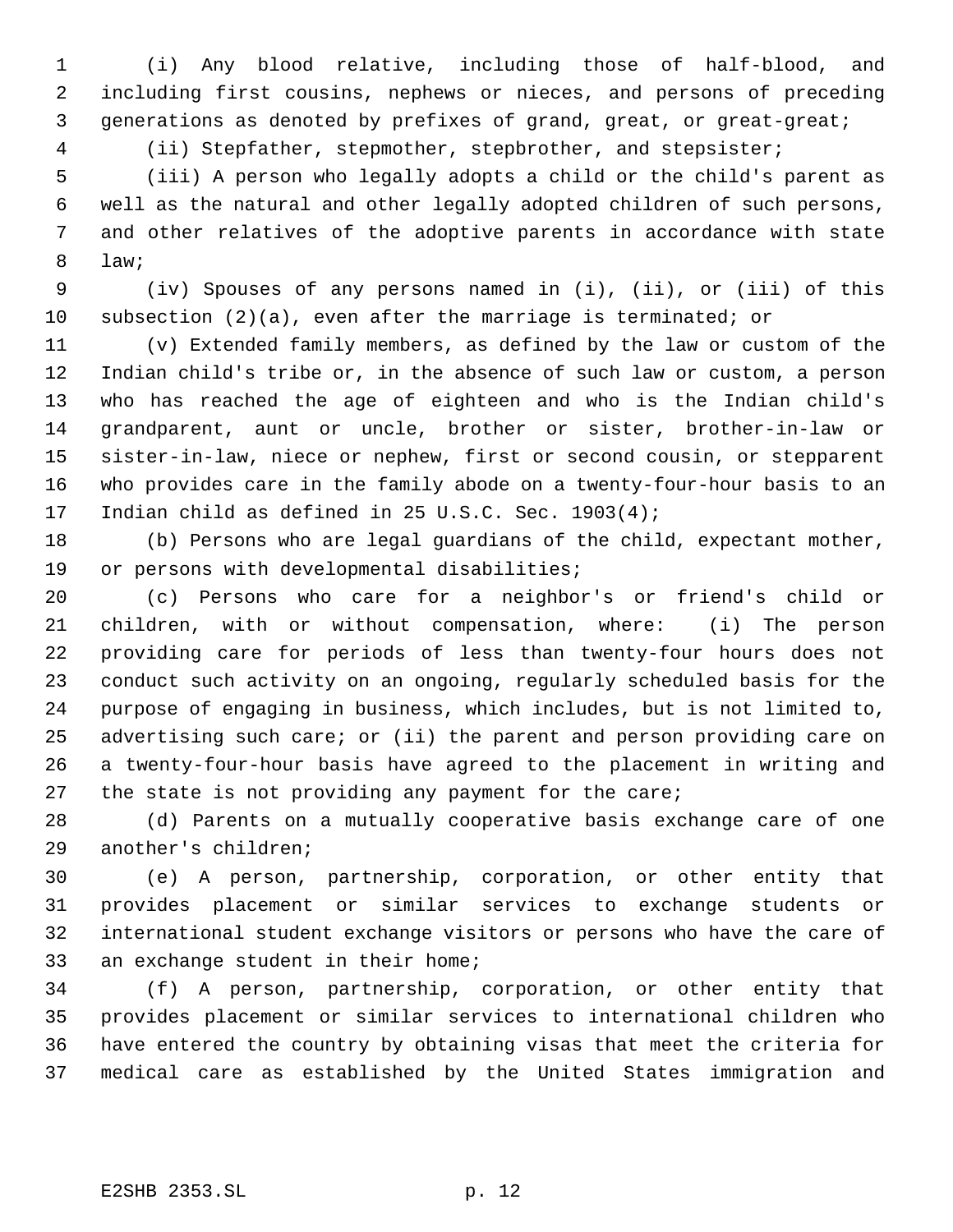naturalization service, or persons who have the care of such an international child in their home;

 (g) Nursery schools or kindergartens which are engaged primarily in educational work with preschool children and in which no child is enrolled on a regular basis for more than four hours per day;

 (h) Schools, including boarding schools, which are engaged primarily in education, operate on a definite school year schedule, follow a stated academic curriculum, accept only school-age children 9 and do not accept custody of children;

 (i) Seasonal camps of three months' or less duration engaged primarily in recreational or educational activities;

 (j) Hospitals licensed pursuant to chapter 70.41 RCW when performing functions defined in chapter 70.41 RCW, nursing homes licensed under chapter 18.51 RCW and boarding homes licensed under chapter 18.20 RCW;

(k) Licensed physicians or lawyers;

 (l) Facilities providing care to children for periods of less than twenty-four hours whose parents remain on the premises to participate 19 in activities other than employment;

(m) Facilities approved and certified under chapter 71A.22 RCW;

 (n) Any agency having been in operation in this state ten years prior to June 8, 1967, and not seeking or accepting moneys or assistance from any state or federal agency, and is supported in part by an endowment or trust fund;

 (o) Persons who have a child in their home for purposes of adoption, if the child was placed in such home by a licensed child- placing agency, an authorized public or tribal agency or court or if a replacement report has been filed under chapter 26.33 RCW and the 29 placement has been approved by the court;

 (p) An agency operated by any unit of local, state, or federal government or an agency, located within the boundaries of a federally recognized Indian reservation, licensed by the Indian tribe;

 (q) A maximum or medium security program for juvenile offenders operated by or under contract with the department;

 (r) An agency located on a federal military reservation, except where the military authorities request that such agency be subject to the licensing requirements of this chapter.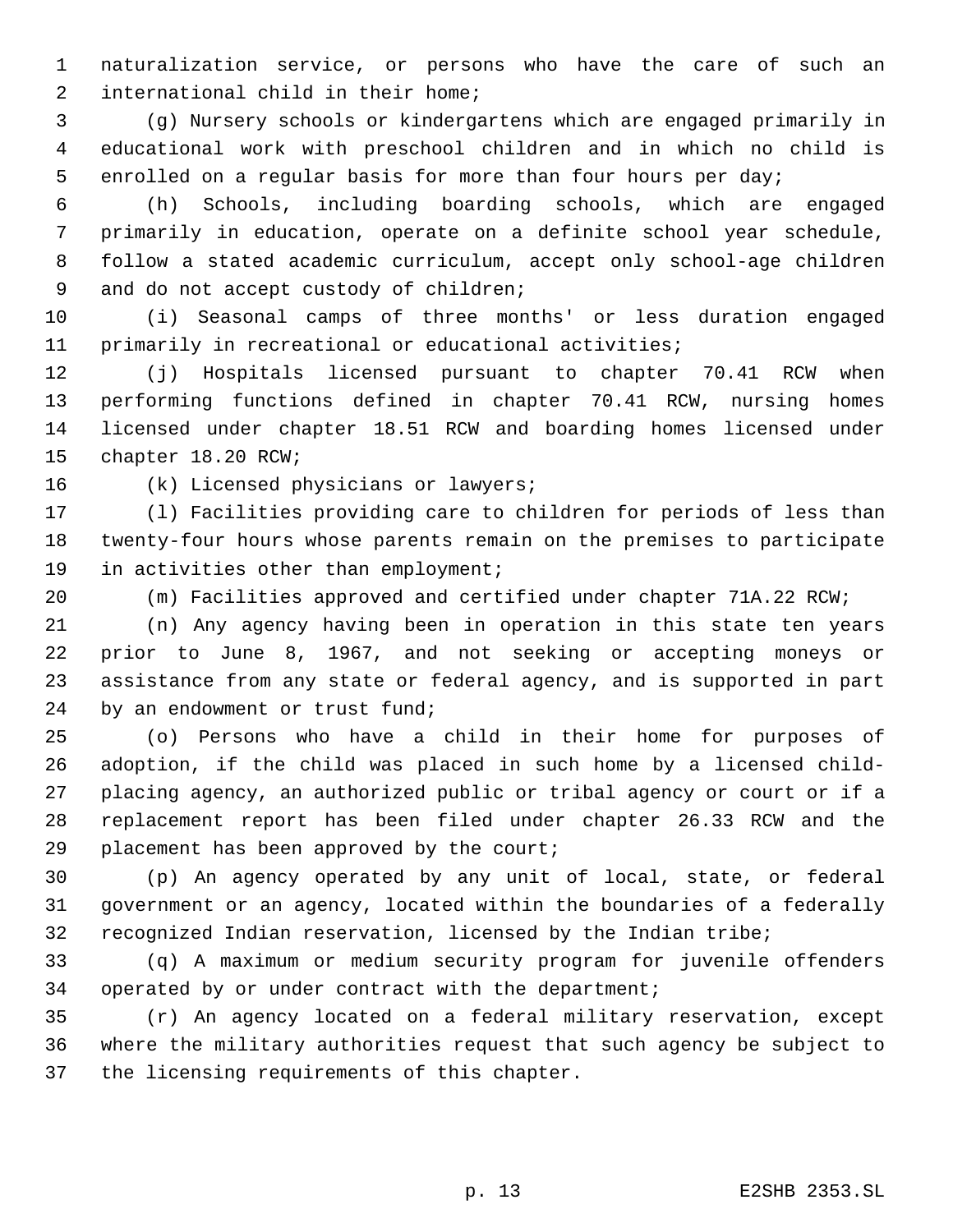(3) "Department" means the state department of social and health services.

 (4) "Family child care licensee" means a person who: (a) Provides regularly scheduled care for a child or children in the home of the 5 provider for periods of less than twenty-four hours or, if necessary due to the nature of the parent's work, for periods equal to or greater than twenty-four hours; (b) does not receive child care subsidies; and 8 (c) is licensed by the state under RCW 74.15.030.

 (5) "Juvenile" means a person under the age of twenty-one who has been sentenced to a term of confinement under the supervision of the department under RCW 13.40.185.

 $((\langle 5 \rangle) )$  (6) "Probationary license" means a license issued as a disciplinary measure to an agency that has previously been issued a full license but is out of compliance with licensing standards.

15  $((+6))$   $(7)$  "Requirement" means any rule, regulation, or standard of care to be maintained by an agency.

17  $((+7)^{n})$   $(8)$  "Secretary" means the secretary of social and health services.

 $((+8))$  (9) "Street youth" means a person under the age of eighteen who lives outdoors or in another unsafe location not intended for occupancy by the minor and who is not residing with his or her parent or at his or her legally authorized residence.

23 ( $(\overline{+9})$ ) (10) "Transitional living services" means at a minimum, to the extent funds are available, the following:

 (a) Educational services, including basic literacy and computational skills training, either in local alternative or public high schools or in a high school equivalency program that leads to obtaining a high school equivalency degree;

 (b) Assistance and counseling related to obtaining vocational training or higher education, job readiness, job search assistance, and placement programs;

 (c) Counseling and instruction in life skills such as money management, home management, consumer skills, parenting, health care, access to community resources, and transportation and housing options;

(d) Individual and group counseling; and

 (e) Establishing networks with federal agencies and state and local organizations such as the United States department of labor, employment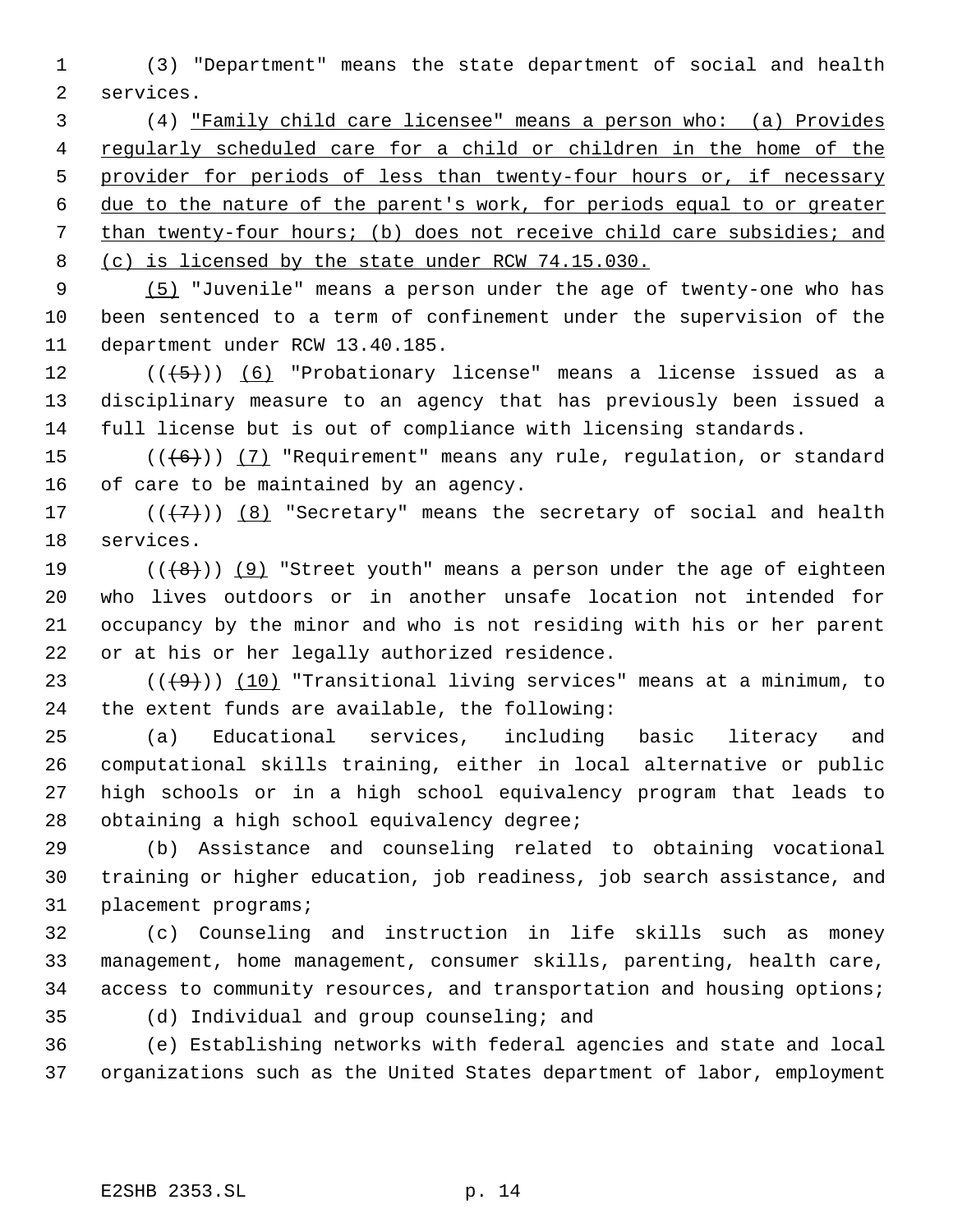and training administration programs including the job training partnership act which administers private industry councils and the job corps; vocational rehabilitation; and volunteer programs.

 **Sec. 8.** RCW 74.15.030 and 2005 c 490 s 11 are each amended to read as follows:

 The secretary shall have the power and it shall be the secretary's duty:

 (1) In consultation with the children's services advisory committee, and with the advice and assistance of persons representative of the various type agencies to be licensed, to designate categories of facilities for which separate or different requirements shall be developed as may be appropriate whether because of variations in the ages, sex and other characteristics of persons served, variations in the purposes and services offered or size or structure of the agencies to be licensed hereunder, or because of any other factor relevant thereto;

 (2) In consultation with the children's services advisory committee, and with the advice and assistance of persons representative of the various type agencies to be licensed, to adopt and publish minimum requirements for licensing applicable to each of the various categories of agencies to be licensed.

The minimum requirements shall be limited to:

 (a) The size and suitability of a facility and the plan of operation for carrying out the purpose for which an applicant seeks a license;

 (b) The character, suitability and competence of an agency and other persons associated with an agency directly responsible for the care and treatment of children, expectant mothers or developmentally disabled persons. In consultation with law enforcement personnel, the secretary shall investigate the conviction record or pending charges and dependency record information under chapter 43.43 RCW of each agency and its staff seeking licensure or relicensure. No unfounded allegation of child abuse or neglect as defined in RCW 26.44.020 may be disclosed to a child-placing agency, private adoption agency, or any other provider licensed under this chapter. In order to determine the 36 suitability of applicants for an agency license, licensees, their employees, and other persons who have unsupervised access to children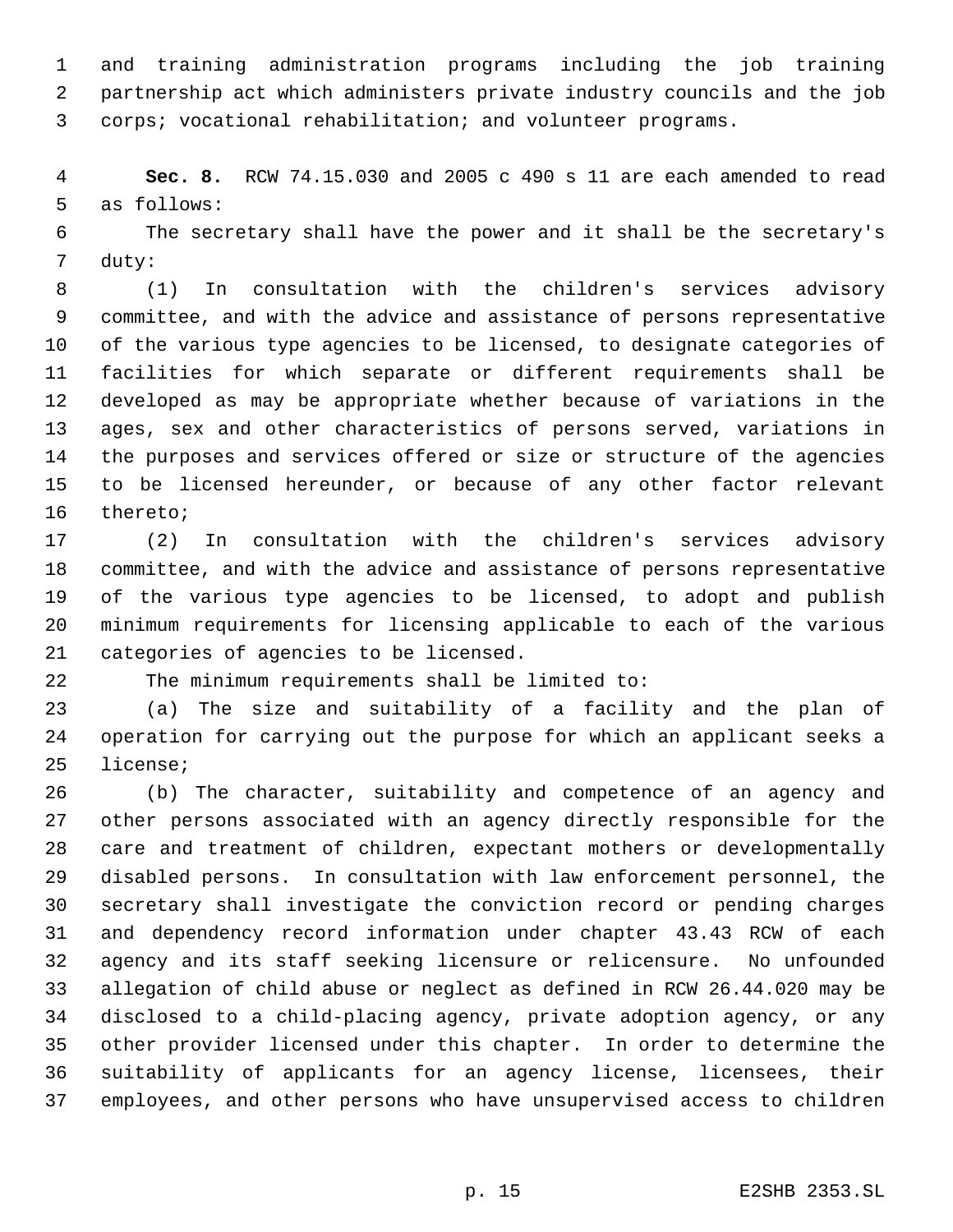in care, and who have not resided in the state of Washington during the three-year period before being authorized to care for children shall be fingerprinted. The fingerprints shall be forwarded to the Washington state patrol and federal bureau of investigation for a criminal history records check. The fingerprint criminal history records checks will be at the expense of the licensee except that in the case of a foster family home, if this expense would work a hardship on the licensee, the department shall pay the expense. The licensee may not pass this cost on to the employee or prospective employee, unless the employee is determined to be unsuitable due to his or her criminal history record. The secretary shall use the information solely for the purpose of determining eligibility for a license and for determining the character, suitability, and competence of those persons or agencies, excluding parents, not required to be licensed who are authorized to care for children, expectant mothers, and developmentally disabled persons. Criminal justice agencies shall provide the secretary such information as they may have and that the secretary may require for such purpose;

 (c) The number of qualified persons required to render the type of care and treatment for which an agency seeks a license;

 (d) The safety, cleanliness, and general adequacy of the premises to provide for the comfort, care and well-being of children, expectant mothers or developmentally disabled persons;

 (e) The provision of necessary care, including food, clothing, supervision and discipline; physical, mental and social well-being; and 26 educational, recreational and spiritual opportunities for those served; (f) The financial ability of an agency to comply with minimum requirements established pursuant to chapter 74.15 RCW and RCW

74.13.031; and

 (g) The maintenance of records pertaining to the admission, progress, health and discharge of persons served;

 (3) To investigate any person, including relatives by blood or marriage except for parents, for character, suitability, and competence in the care and treatment of children, expectant mothers, and developmentally disabled persons prior to authorizing that person to care for children, expectant mothers, and developmentally disabled persons. However, if a child is placed with a relative under RCW 13.34.065 or 13.34.130, and if such relative appears otherwise suitable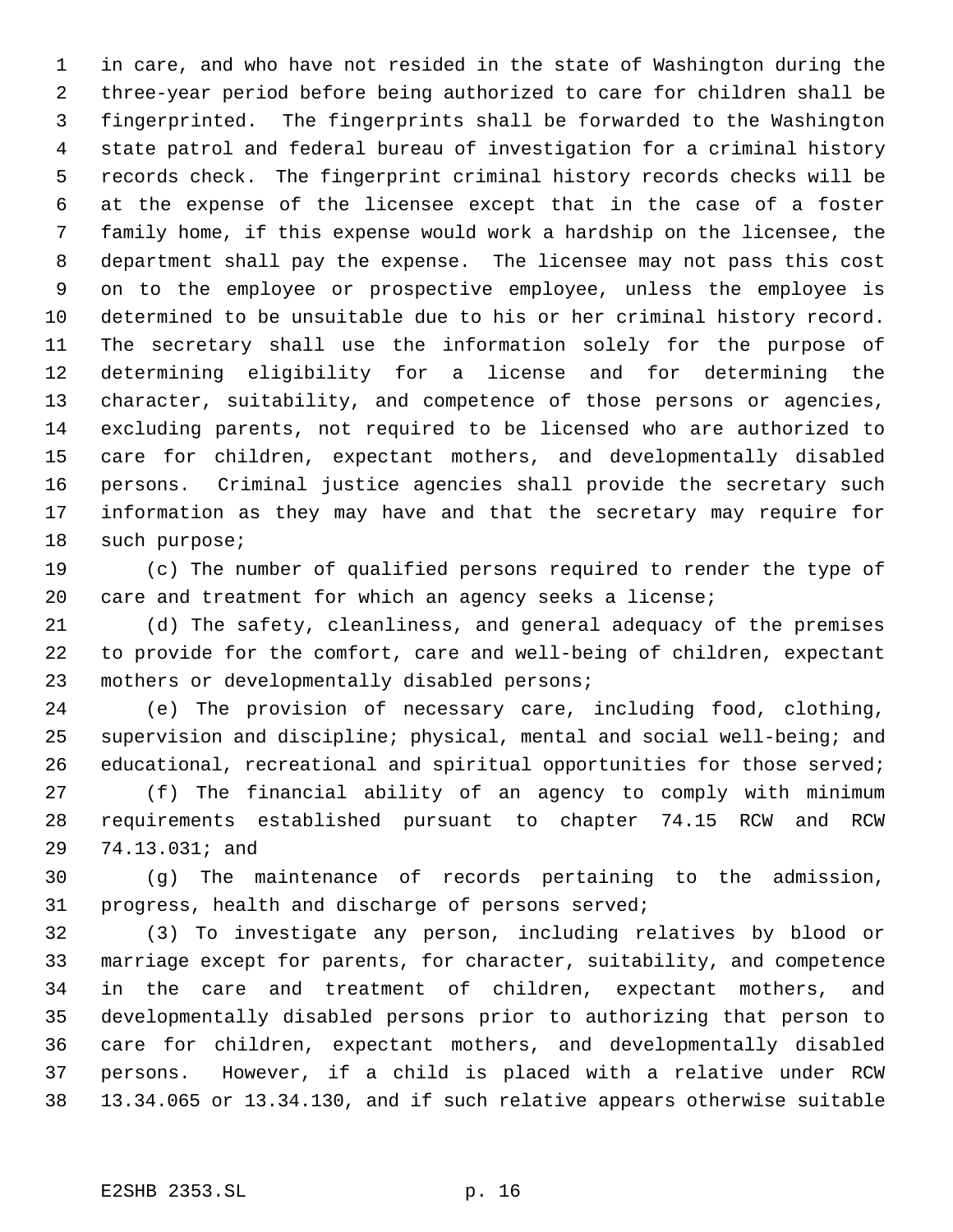and competent to provide care and treatment the criminal history background check required by this section need not be completed before placement, but shall be completed as soon as possible after placement;

 (4) On reports of alleged child abuse and neglect, to investigate agencies in accordance with chapter 26.44 RCW, including child day-care centers and family day-care homes, to determine whether the alleged abuse or neglect has occurred, and whether child protective services or referral to a law enforcement agency is appropriate;

 (5) To issue, revoke, or deny licenses to agencies pursuant to chapter 74.15 RCW and RCW 74.13.031. Licenses shall specify the category of care which an agency is authorized to render and the ages, 12 sex and number of persons to be served;

 (6) To prescribe the procedures and the form and contents of reports necessary for the administration of chapter 74.15 RCW and RCW 74.13.031 and to require regular reports from each licensee;

 (7) To inspect agencies periodically to determine whether or not there is compliance with chapter 74.15 RCW and RCW 74.13.031 and the requirements adopted hereunder;

 (8) To review requirements adopted hereunder at least every two years and to adopt appropriate changes after consultation with affected groups for child day-care requirements and with the children's services 22 advisory committee for requirements for other agencies;  $((and))$ 

 (9) To engage in negotiated rule making pursuant to RCW 34.05.310(2)(a) with the exclusive representative of the family child care licensees selected in accordance with section 6 of this act and 26 with other affected interests before adopting requirements that affect family child care licensees; and

28 (10) To consult with public and private agencies in order to help them improve their methods and facilities for the care of children, expectant mothers and developmentally disabled persons.

# **PART III - GENERAL PROVISIONS**

 NEW SECTION. **Sec. 9.** Part headings used in this act are not any part of the law.

NEW SECTION. **Sec. 10.** If any provision of this act or its